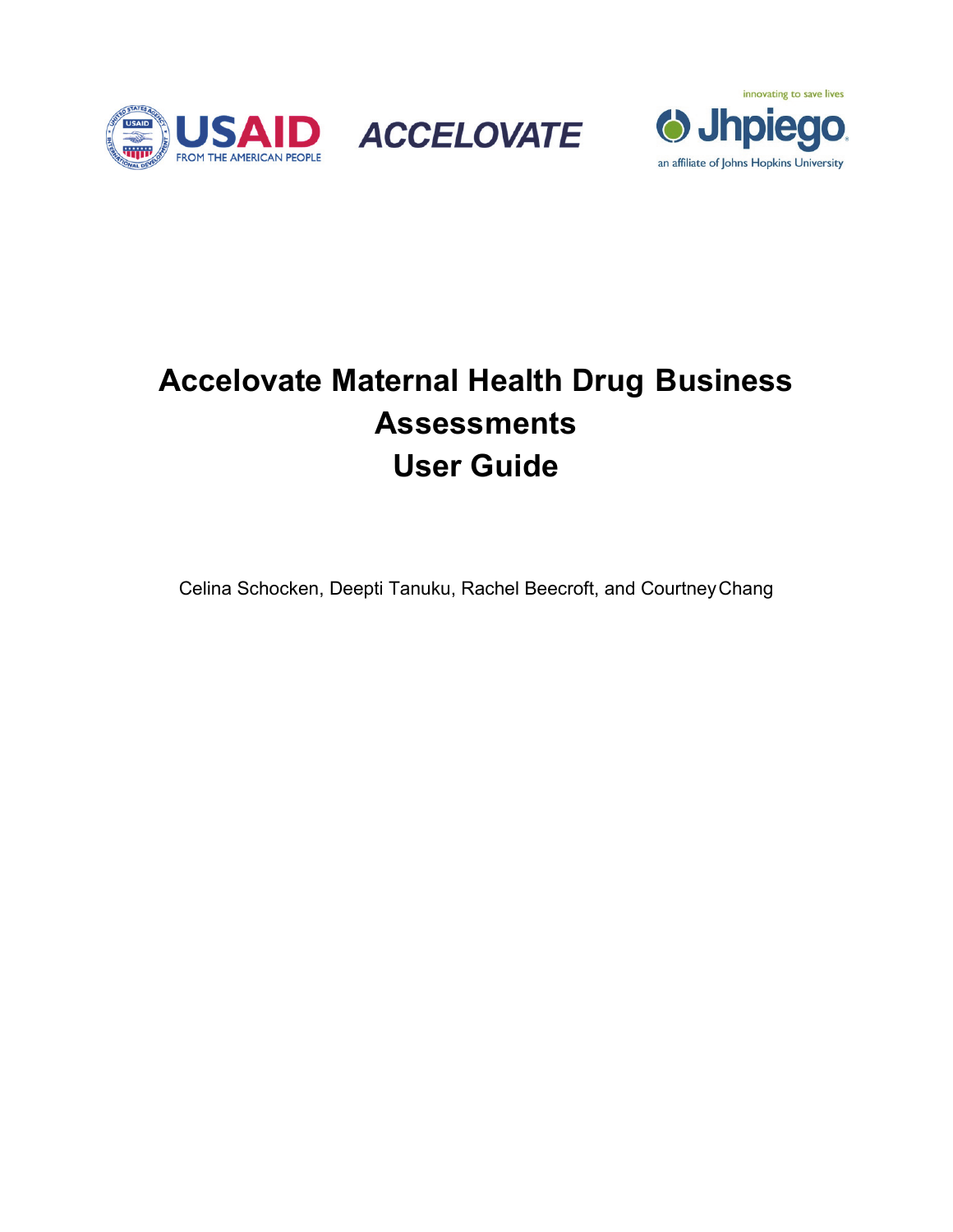Accelovate is a global program dedicated to increasing the availability and use of lifesaving innovations for low-resource settings. Led by Jhpiego, the Accelovate program began in 2011 as a five-year, United States Agency for International Development (USAID)-funded program under the Technologies for Health (T4H) grant.

This guide is made possible by the generous support of the American people through the United States Agency for International Development (USAID), under the terms of the Technologies for Health award AID-OAA-A-11-00050. The contents are the responsibility of the authors and do not necessarily reflect the views of USAID or the United States Government.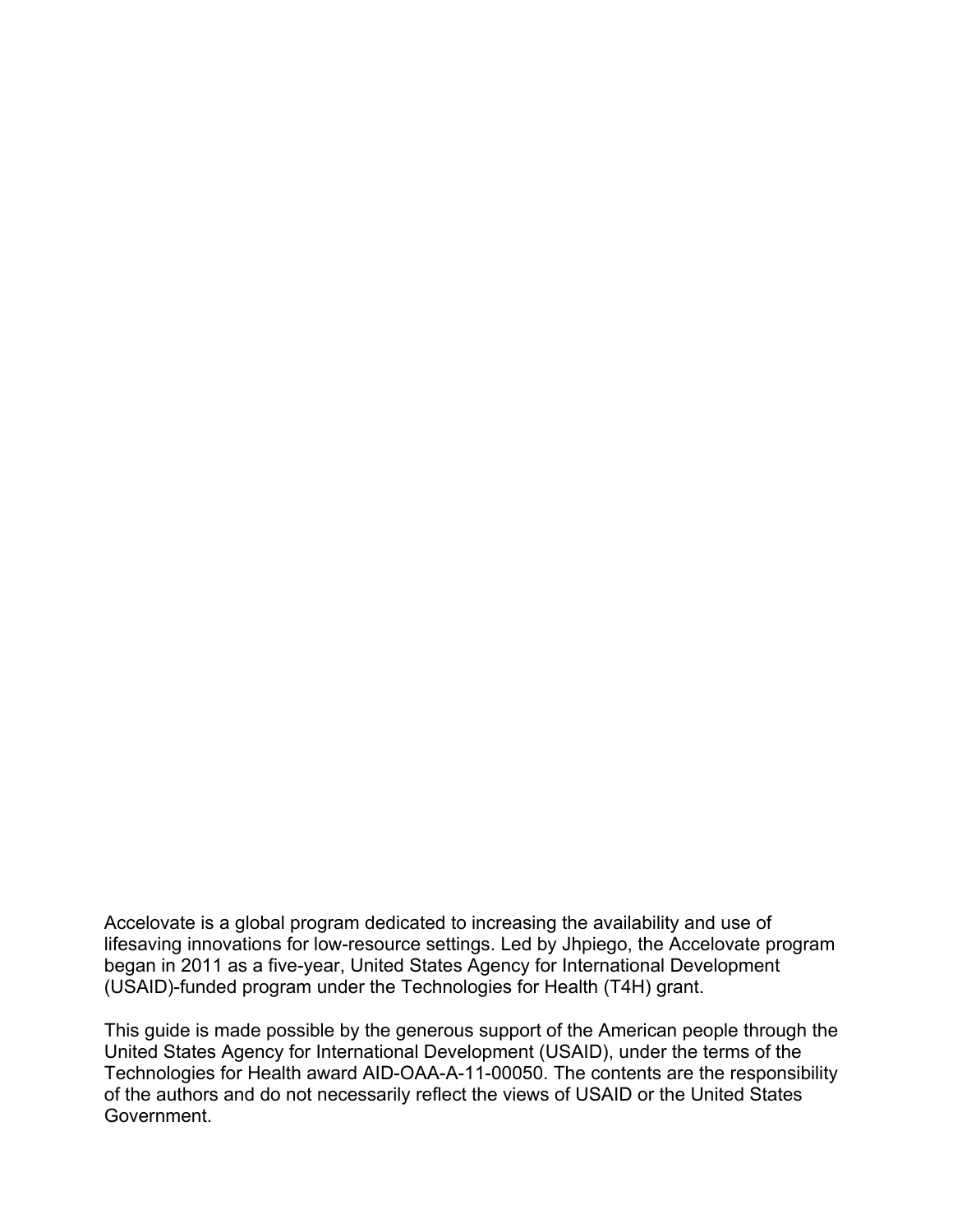# **ABBREVIATIONS**

| <b>AMTSL</b> | Active Management of the Third Stage of Labor |
|--------------|-----------------------------------------------|
| g            | Gram                                          |
| IU           | International Units                           |
| IV           | Intravenous                                   |
| μg           | Microgram                                     |
| MgSO4        | <b>Magnesium Sulfate</b>                      |
| МH           | <b>Maternal Health</b>                        |
| mL           | Milliliter                                    |
| PE/E         | Pre-Eclampsia/Eclampsia                       |
| <b>PPH</b>   | Postpartum Hemorrhage                         |
| <b>RH</b>    | <b>Reproductive Health</b>                    |
| <b>SA</b>    | South Asia                                    |
| <b>SEA</b>   | Southeast Asia                                |
| <b>SSA</b>   | Sub-Saharan Africa                            |

The following geographic regions are defined below:

- 1. Sub-Saharan Africa: All countries of Africa except the northern African countries of Algeria, Egypt, Libya, Morocco, Tunisia, and Western Sahara.
- 2. Southeast Asia: Brunei, Cambodia, Indonesia, Laos, Malaysia, Myanmar, Philippines, Singapore, Thailand, Timor-Leste, Vietnam
- 3. South Asia: Afghanistan, Bangladesh, Bhutan, India, Iran, Maldives, Nepal, Pakistan, Sri Lanka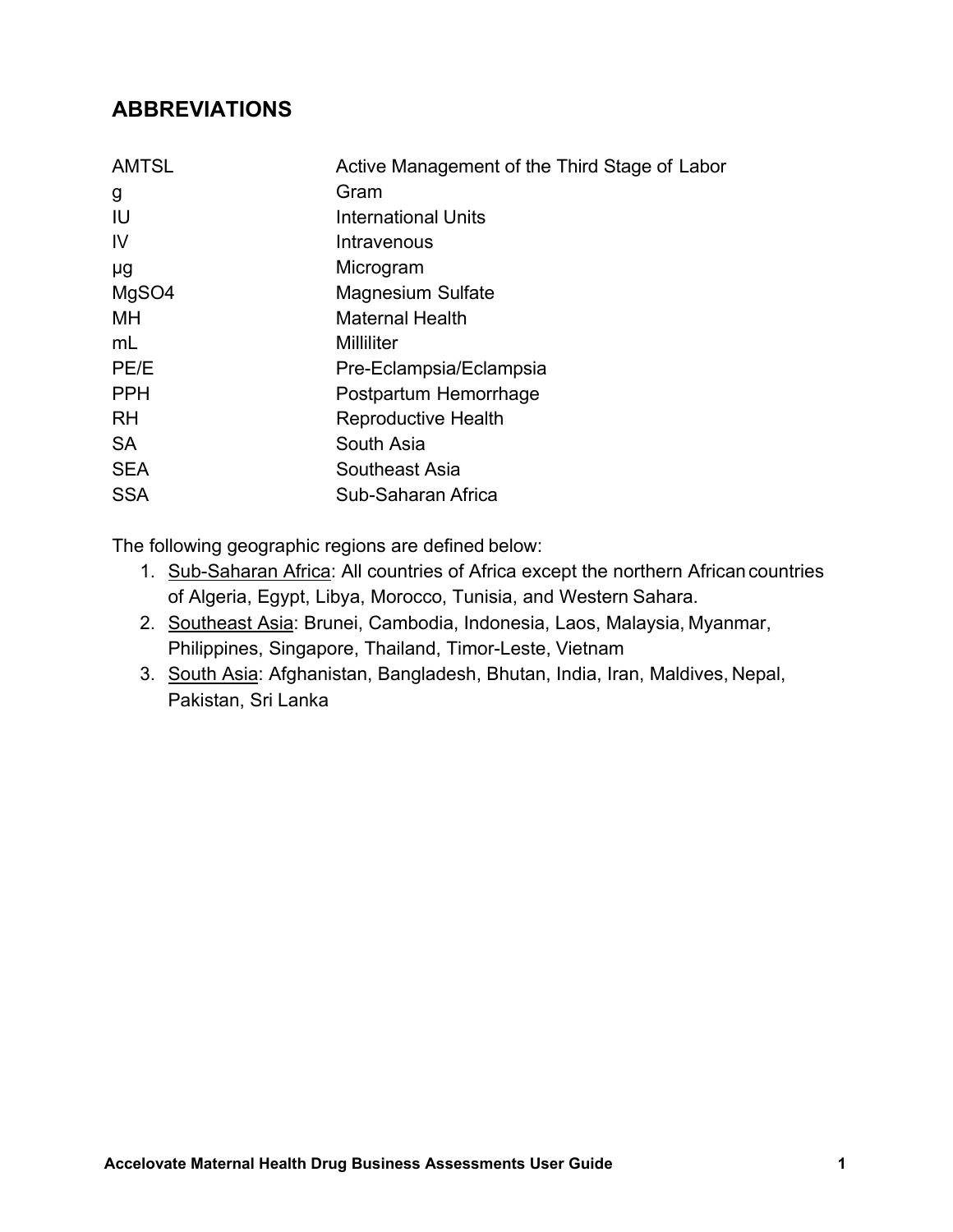### **Introduction**

In an effort to expand access to affordable, quality maternal health (MH) medicines, Jhpiego has built business cases for investing in high-quality MH drugs in low-resource settings. These business cases collectively map manufacturers of MH medicines, approximate market sizes for the medicines, and characterize market dynamics. Ultimately, we hope to promote investment in the production and supply of high-quality MH products that will be affordable for African and southeast Asian markets. Support for this project was provided by PATH on behalf of the Reproductive Health Supplies Coalition.

This effort has generated three written case studies: on oxytocin, misoprostol, and magnesium sulfate (MgSO4). In addition, an "Accelovate Maternal Health Drug Business Assessments" Excel file contains global market data pertaining to these three products. The Excel file will allow users to examine our data and to manipulate assumptions to generate tailored market projections.

### **User Guide**

This *User Guide* supports the Excel file containing global market data related to MH products for the prevention and treatment of postpartum hemorrhage (PPH) and preeclampsia/eclampsia (PE/E).

Our analysis uses demand, wholesale cost, and dosage assumptions to project the market size and dynamics for three essential MH drugs—oxytocin, misoprostol, and MgSO4. The analysis has been built so that users can adjust the demand, cost, or dosage assumptions to generate market projections.

For each drug, we have outlined (1) background information, (2) key assumptions that can be manipulated, (3) key outcomes generated, and (4) calculations used for analysis. In the Excel file, assumptions are highlighted for ease of reference:

Basic demographic indicators—blue Dosage assumptions—red

Cost assumptions—green

Other assumptions—purple

Manipulating these highlighted cells will trigger subsequent adjustments in key outcomes, tables, and graphs.

Users can also build in adjustments for population growth and inflation rates. For population growth, users should seek regional and country population projections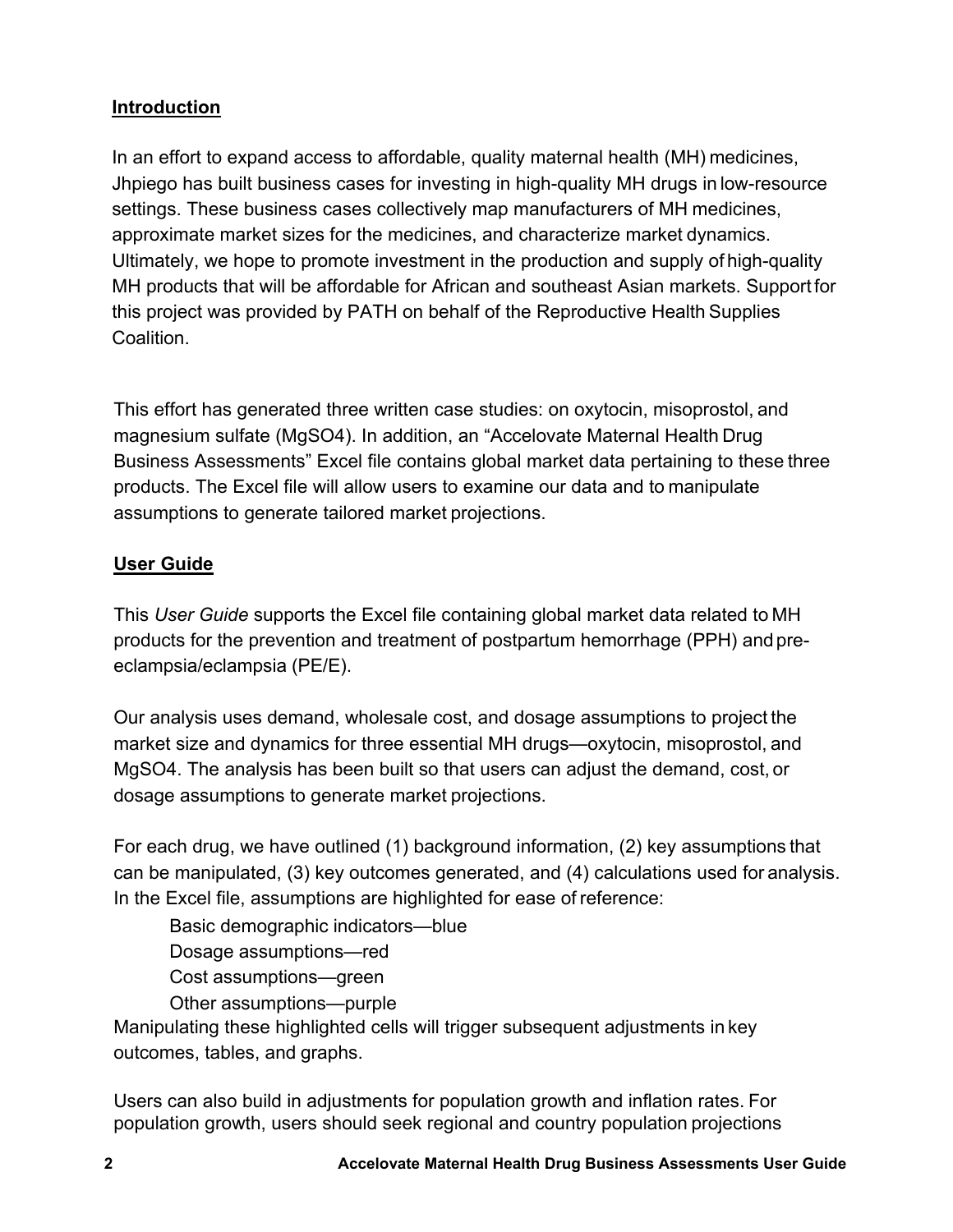through 2050 at the Census Bureau website. For inflation, users can adjust the inflation multiplier to reflect the year of projection and a given country. 2014 was used as the starting base year 0, with a 1.7% U.S. assumed inflation rate.<sup>1</sup>

### **Contents Overview**

### **MgSO4**

Includes PE/E-specific market information, market estimations at world and regional levels, and MgSO4 dosage estimations.

### **Oxytocin**

Includes PPH-specific market information, market estimations at world and regional levels, and oxytocin dosage estimations.

### **Misoprostol**

Includes PPH-specific market information, market estimations at world and regional levels, and misoprostol dosage estimations.

### **MgSO4 Cost**

Includes dosage- and cost-specific market information for MgSO4.

### **Oxytocin Cost**

Includes dosage- and cost-specific market information for oxytocin.

### **Misoprostol Cost**

Includes dosage- and cost-specific market information for misoprostol.

# **Magnesium Sulfate (MgSO4)**

### **MARKET ESTIMATION**

### **Background**

MgSO4 is the primary drug of choice for the prevention of severe preeclampsia or eclampsia in patients.

MgSO4 can only be administered in an institutional setting due to its complex dosing mechanism.

On-site facility quality studies for MgSO4 are unavailable or not well documented. Quality was thus ignored in the MgSO4 market analysis and

 <sup>1</sup> "Inflation Rate - Forecast," 2014, Trading Economies. http://www.tradingeconomics.com/forecast/inflation-rate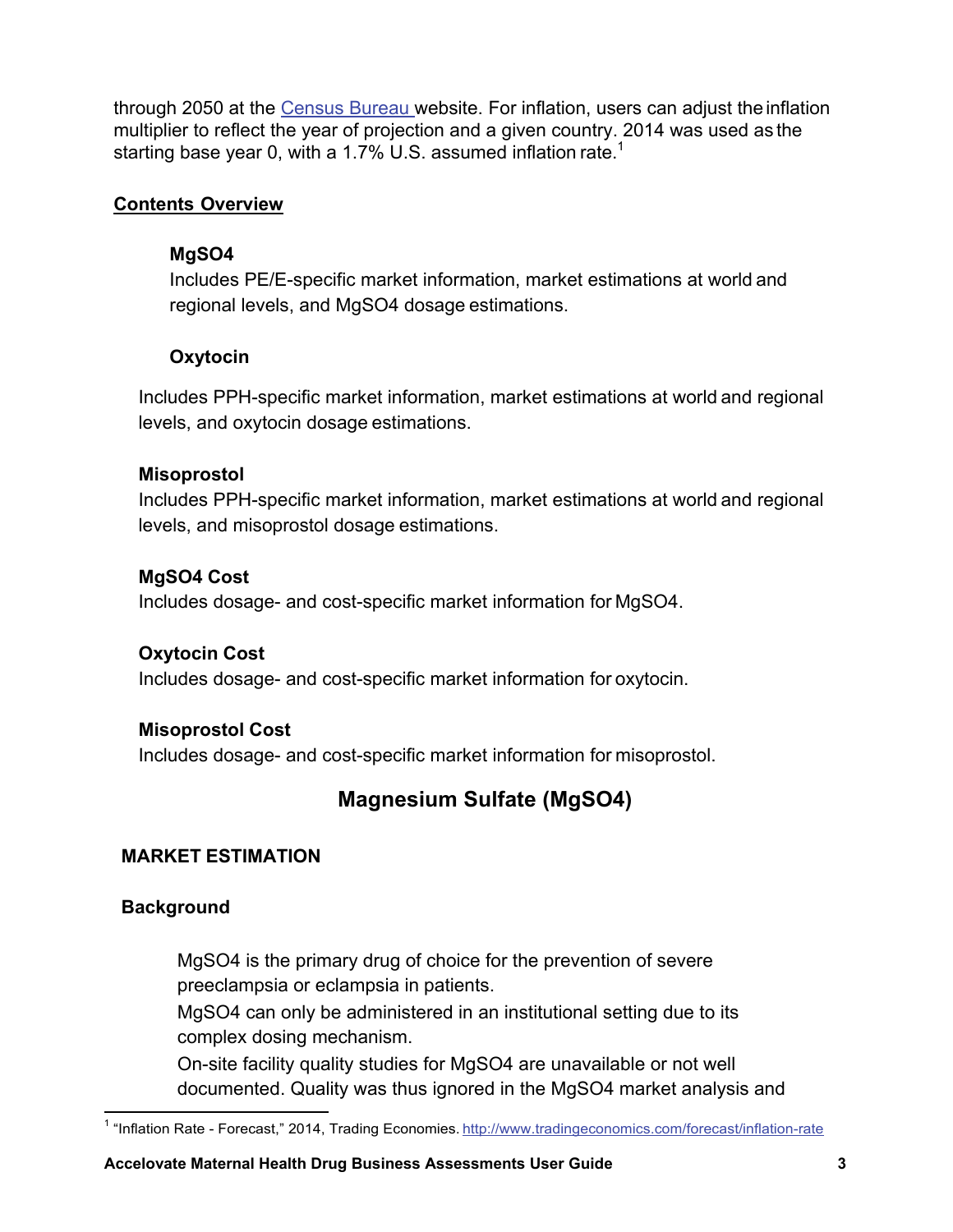therefore, we must assume that all available MgSO4 is also of adequate quality.

### **Assumptions**

Birth rate Percentage of births occurring in a facility or community setting Prevalence of PE/E (low and high estimates) MgSO4 availability at facilities

### **Key Outputs**

Total additional potential market for MgSO4

### **Table 1. Summary of Variables: MgSO4**

| Variable                                    | <b>Description</b>                                                                                                                | <b>Notes</b>                                                                                                                     |
|---------------------------------------------|-----------------------------------------------------------------------------------------------------------------------------------|----------------------------------------------------------------------------------------------------------------------------------|
| <b>Total Addressable Market</b><br>for PE/E | Total annual cases of PE/E                                                                                                        | This group represents all women<br>who give birth annually that<br>develop $PE/E.2$<br>PE/E has a 1%-2.8% incidence<br>rate. $3$ |
| <b>Total Community Births</b>               | Total number of pregnant<br>women who do not give birth                                                                           | 63% (world), 48% (sub-Saharan<br>Africa [SSA]), and 44% (southeast                                                               |
|                                             | in an institutional setting                                                                                                       | Asia [SEA]) of births take place in                                                                                              |
| <b>Total Facility Births</b>                | Total number of pregnant<br>women who give birth in an<br>institutional setting                                                   | an institutional setting. <sup>4</sup>                                                                                           |
| Total Facility Births w/o<br>MgSO4          | Total number of pregnant<br>women who deliver in an<br>institutional setting but do not<br>receive MgSO4 due to<br>unavailability | MgSO4 is regularly available 76%<br>of the time. <sup>5</sup>                                                                    |
| Total Facility Births w/<br>MgSO4           | Total number of pregnant<br>women who deliver in an<br>institutional setting and                                                  |                                                                                                                                  |

 2 "World Population Data Sheet," 2013, Population Reference Bureau. http://www.prb.org/pdf13/2013-population- datasheet\_eng.pdf.

<sup>&</sup>lt;sup>3</sup> Abalos, E., C. Cuesta, G. Carroli, Z. Qureshi, M. Widmer, J. P. Vogel, and J. P. Souza, on behalf of the WHO Multicountry Survey on Maternal and Newborn Health Research Network. 2014. "Pre-eclampsia, Eclampsia and Adverse Maternal and Perinatal Outcomes: A Secondary Analysis of the World Health Organization Multicountry Survey on Maternal and Newborn Health." *BJOG: An International Journal of Obstetrics & Gynaecology* 121 (s1): 14–24. doi: 10.1111/1471-0528.12629.

<sup>&</sup>lt;sup>4</sup> "State of the World's Children," 2014, UNICEF. http://www.unicef.org/sowc2014/<br><sup>5</sup> Smith, Joffroy, Shoone Currie, Julie Perri, Julie Pluggtone, and Tizze Cannon, 20

Smith, Jeffrey, Sheena Currie, Julia Perri, Julia Bluestone, and Tirza Cannon. 2012. *National Programs for the Prevention and Management of Postpartum Hemorrhage and Pre-Eclampsia/Eclampsia: A Global Survey, 2012*. Washington, DC: MCHIP and USAID.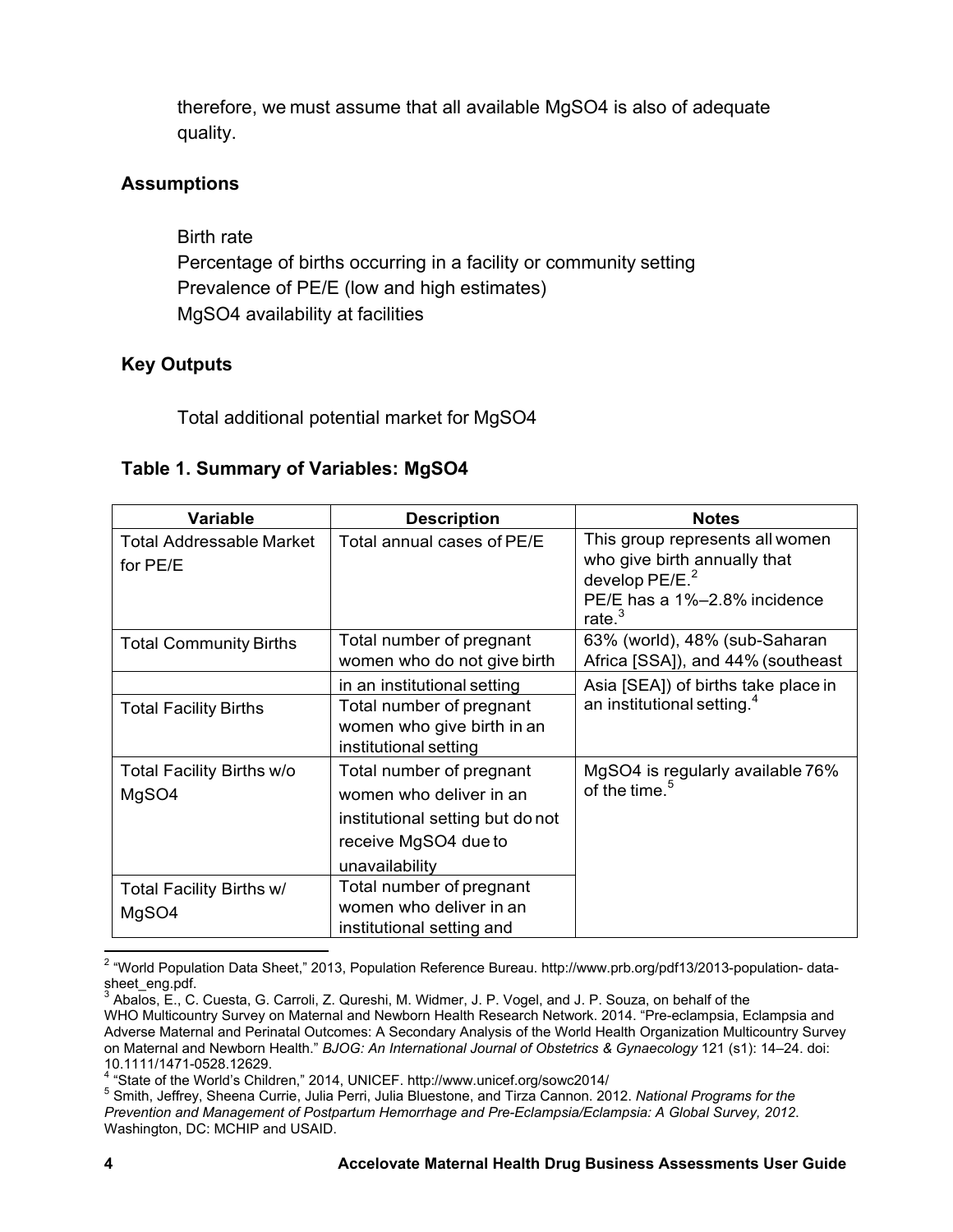| Total number of pregnant<br><b>Total Additional Potential</b><br>This group represents the                                                            |                             |
|-------------------------------------------------------------------------------------------------------------------------------------------------------|-----------------------------|
| Market for MgSO4<br>women who do not receive<br>MgSO4 because they do not<br>deliver in an institutional<br>setting and/or the drug is<br>unavailable | neglected market for MgSO4. |

### **Calculations**

#### **Total Addressable Market for PE/E =**

(Population / 1000) × Births per 1000 persons × % Prevalence of PE/E

### **Total Community Births =**

Total Addressable Market for PE/E × (1 − % Facility Births)

### **Total Facility Births =**

Total Addressable Market for PE/E × % Facility Births

#### **Total Facility Births w/o MgSO4 =**

Total Facility Births × (1 − % MgSO4 Availability)

### **Total Facility Births w/ MgSO4 =**

Total Facility Births × % MgSO4 Availability

### **Total Additional Potential Market for MgSO4 =**

Total Addressable Market for PE/E − Total Facility Births w/ MgSO4 OR sum all neglected persons: Total Community Births + Total Facility Births w/o MgSO4

#### **DOSAGE ESTIMATIONS**

#### **Background**

Ideally, all pregnant women delivering at a facility would receive treatment if severe PE were to occur. To calculate total dosages required to treat the entire facility-based delivery market, we compare the Pritchard and Zuspan regimens.<sup>6</sup>

The Pritchard regimen requires a loading dose of 4g/20mL (4 grams in 20 milliliters)

**<sup>.</sup>** 6 Malik, Maheen, and Beth Yeager. 2014. *Estimation of Unmet Medical Need for Essential Maternal Health Medicines*. Arlington, VA: Management Sciences for Health.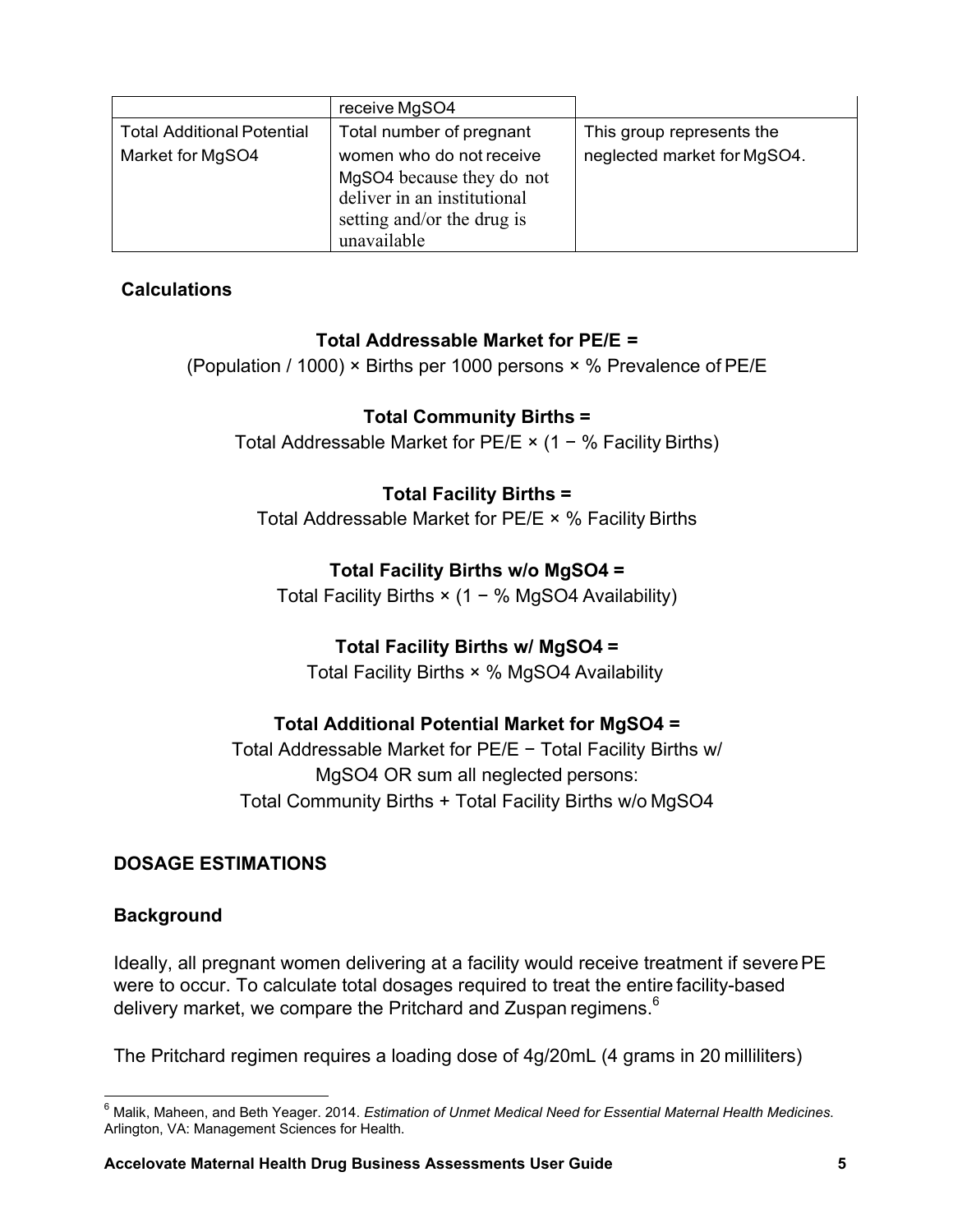20% solution and two doses of 5g/10mL 50% solutions to be administered, followed by one 5g/10mL 50% solution injection every four hours for 24 hours. Healthcare workers are expected to mix MgSO4 with intravenous (IV) fluid to produce the desired solution for use. For simplicity's sake, we have referred to Malik and Yeager (2014), $<sup>7</sup>$  who's</sup> formula requires 39g of MgSO4—or eight 5g/10mL ampules—to treat one case of severe PE or eclampsia.

The Zuspan regimen requires a loading dose of 4g/20mL 20% solution to be administered via IV over 15–20 minutes, followed by 1g via IV per hour for 24 hours. For simplicity's sake, we disregarded the required maintenance dose: 2g/4mL 50% solution if convulsions occur after the loading dose is given. We again referred to Malik and Yeager (2014),<sup>8</sup> who's formula requires 28g of MgSO4—or six 5g/10mL ampules—to treat one case of severe PE or eclampsia.

### **Assumptions**

Pritchard Dosing Guidelines: 1 dose = 39g; 8 ampules needed to treat PE/E Zuspan Dosing Guidelines: 1 dose = 28g; 6 ampules needed to treat PE/E

#### **Key Outputs**

Low and high estimates for the number of MgSO4 doses required to treat PE/E cases at facilities

#### **Calculations**

#### **Total 39g Doses Required to Treat PE/E for Facility-Based Births =**

(Pritchard or Zuspan dose) × Total Facility-Based PE/E Cases

#### **COST ESTIMATIONS**

#### **Background**

A pack of 5 x 5 ampules is currently priced at \$8, which leaves us with a high cost estimate of \$1.60 per 5g/10mL ampule of MgSO4. Therefore, a full treatment dose (eight ampules) will cost approximately \$12.80. On the low end of the pricing spectrum, wholesale pricing for the same size ampule is around \$0.50. Based on that low price, it will cost \$4 for one full treatment dose of MgSO4. These two price points are used to

 7 Malik, Maheen, and Beth Yeager. 2014. *Estimation of Unmet Medical Need for Essential Maternal Health Medicines*. Arlington, VA: Management Sciences for Health.

<sup>8</sup> Malik, Maheen, and Beth Yeager. 2014. *Estimation of Unmet Medical Need for Essential Maternal Health Medicines*. Arlington, VA: Management Sciences for Health.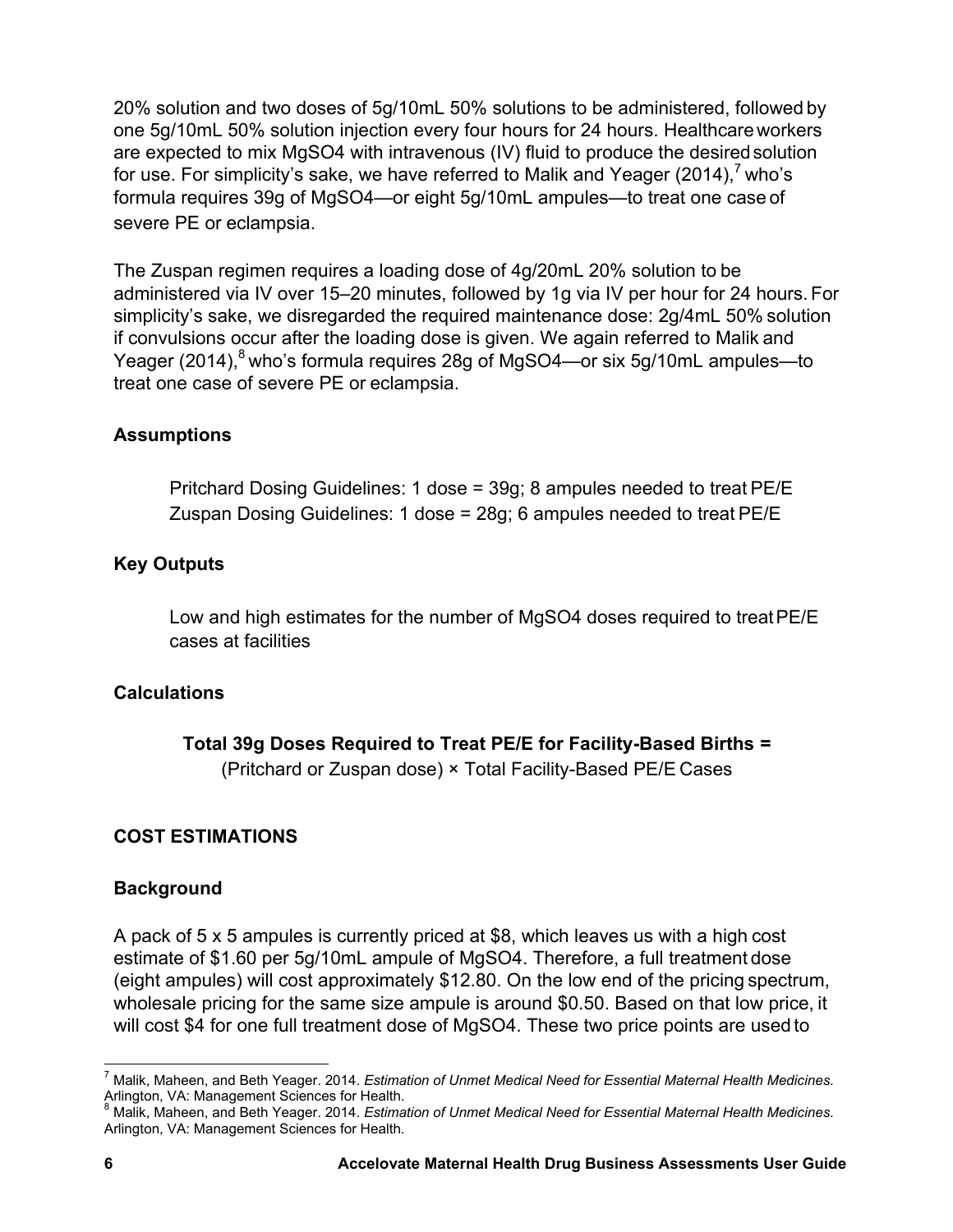quantify total costs for treating PE/E in facilities.<sup>9</sup>

#### **Assumptions**

High cost for  $5g/10mL$  ampule = \$1.60 Low cost for  $5g/10mL$  ampule =  $$0.50$ 

### **Key Outputs**

High and low cost estimates to treat PE/E with MgSO4, with the Pritchard or Zuspan dosing regimens

#### **Calculations**

**Total Cost for All 39g Doses Required to Treat PE/E (Upper Estimate) =** Total 39g Doses Required to Treat PE/E for Facility-Based Births × (\$1.60 per Ampule)

**Total Cost for All 39g Doses Required to Treat PE/E (Lower Estimate) =** Total 39g Doses Required to Treat PE/E for Facility-Based Births × (\$0.50 per Ampule)

### **OXYTOCIN**

#### **MARKET ESTIMATION**

#### **Background**

Oxytocin is the primary drug of choice for the prevention and treatment of PPH. The ideal usage scenario for oxytocin is at facility-based births or in the presence of a skilled provider.

The regular availability of oxytocin is defined as being carried in a facility more than half the time.<sup>10</sup>

Although oxytocin can be administered for labor induction and augmentation, we only estimated the market for PPH prevention and treatment.

 <sup>9</sup> Price estimates were gathered from international partners including UNICEF, UNFPA, and IDA Foundation, as well as from the UN Commodities Commission. For more information, please see "International Drug Price Indicator Guide," 2013, MSH.

<sup>10</sup> Smith, Jeffrey, Sheena Currie, Julia Perri, Julia Bluestone, and Tirza Cannon. 2012. *National Programs for the Prevention and Management of Postpartum Hemorrhage and Pre-Eclampsia/Eclampsia: A Global Survey, 2012.* Washington, DC: MCHIP and USAID.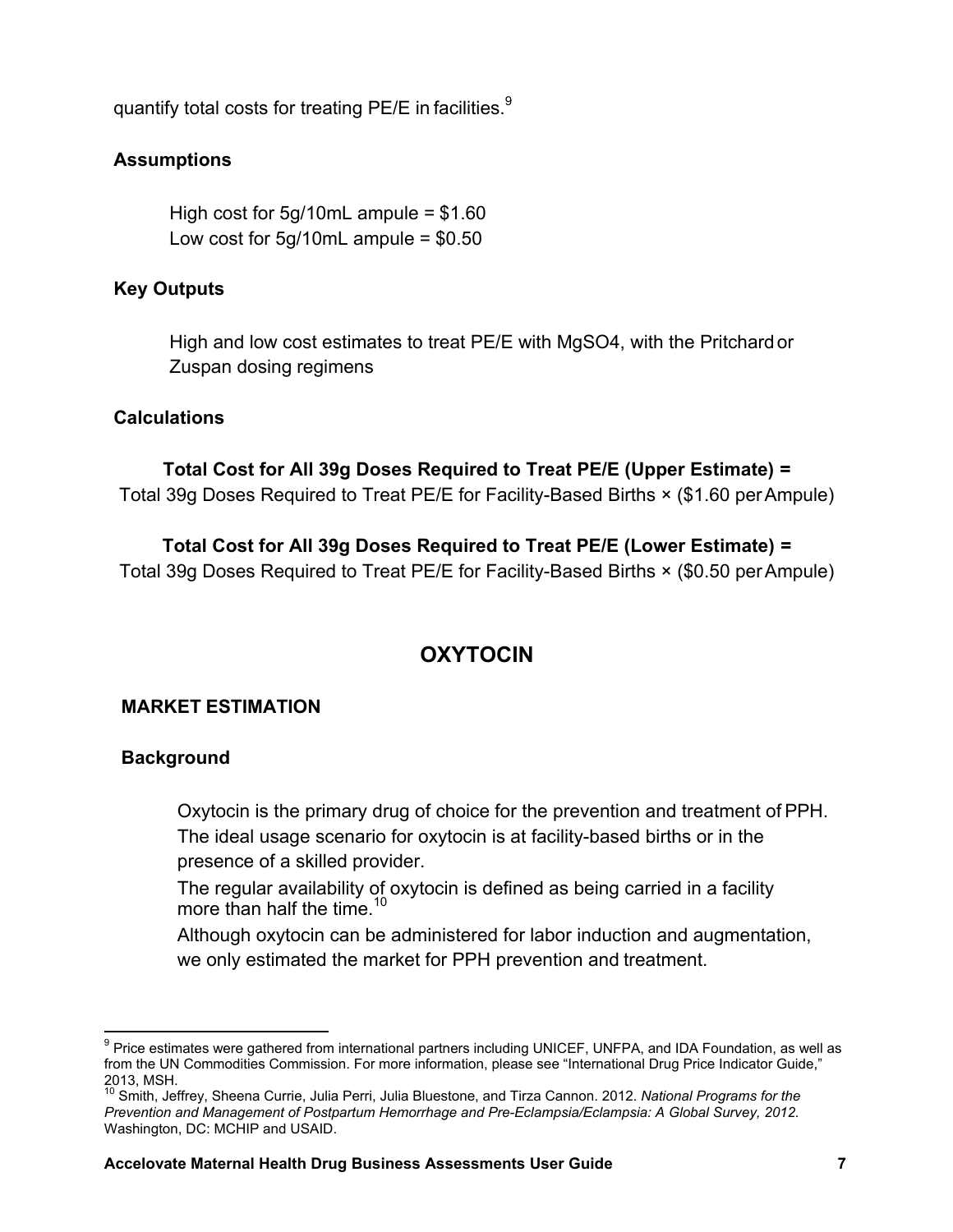### **Assumptions**

Birth rate Prevalence of PPH Percentage of births occurring in a facility setting Oxytocin availability at facilities

#### **Key Outputs**

Total additional potential market for oxytocin (including for prevention and treatment uses)

#### **Table 2. Summary of Variables: Oxytocin**

| <b>Variable</b>                  | <b>Description</b>            | <b>Notes</b>                                                                    |
|----------------------------------|-------------------------------|---------------------------------------------------------------------------------|
| <b>Total Addressable Market</b>  | Total number of annual births | This group represents all women                                                 |
| for Oxytocin                     |                               | who give birth annually. $11$                                                   |
| <b>Total Market for Oxytocin</b> | Total number of pregnant      | 65% (world), 50% (SSA), and 50%                                                 |
| w/o AMTSL [Active                | women who do not receive      | (SEA) of births are attended by a                                               |
| Management of the Third          | <b>AMTSL</b>                  | skilled provider. <sup>12</sup>                                                 |
| Stage of Labor]                  |                               |                                                                                 |
| <b>Total Market for Oxytocin</b> | Total number of pregnant      |                                                                                 |
| w/ AMTSL                         | women who receive AMTSL       |                                                                                 |
| <b>Total Market for Oxytocin</b> | Total number of pregnant      |                                                                                 |
| w/ AMTSL where oxytocin          | women who receive AMTSL       | Oxytocin is regularly available in<br>facilities 89% of the time. <sup>13</sup> |
| is unavailable                   | but do not receive oxytocin   |                                                                                 |
|                                  | due to low availability       |                                                                                 |

### **Calculations**

#### **Total Addressable Market =**

(Population / 1000) × Births per 1000 persons

#### **Total Market w/o AMTSL =**

Total Addressable Market × (1 − % Facility Based Births)

#### **Total Market w/ AMTSL =**

Total Addressable Market × % Facility Based Births

 <sup>11</sup> "World Population Data Sheet," 2013, Population Reference Bureau. http://www.prb.org/pdf13/2013-populationdata-sheet\_eng.pdf.<br><sup>12</sup> World Bank. 2014. World Development Indicators 2014. Washington, DC: World Bank.

<sup>&</sup>lt;sup>13</sup> Smith. Jeffrey, Sheena Currie, Julia Perri, Julia Bluestone, and Tirza Cannon. 2012. National Programs for the *Prevention and Management of Postpartum Hemorrhage and Pre-Eclampsia/Eclampsia: A Global Survey, 2012.* Washington, DC: MCHIP and USAID.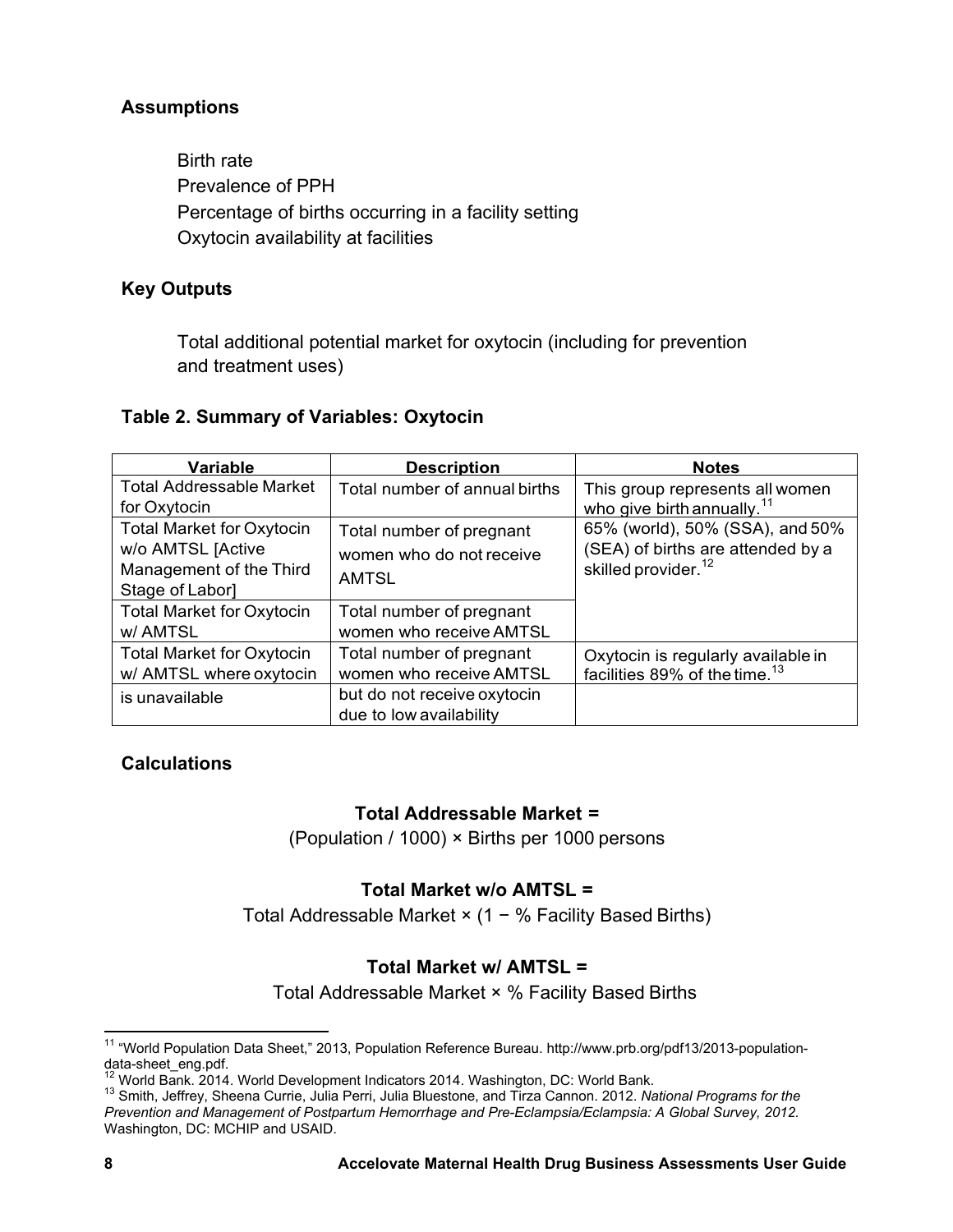#### **Total Market w/ AMTSL where Oxytocin is Unavailable =**

Total Market w/ AMTSL × (1 − % Oxytocin Availability)

**Total Market w/ AMTSL where Oxytocin is Available =** Total Market w/ AMTSL × % Oxytocin Availability

#### **DOSAGE ESTIMATIONS**

#### **Background**

Ideally, all pregnant women delivering at a facility would receive an injection of 10 International Units (IU) of oxytocin for the prevention of PPH. Another 40 IU of oxytocin are to be administered if PPH occurs. Although oxytocin should only be used in a facility-based setting, dosages were calculated for the entire addressable market too. This was done to showcase the entire potential market for PPH prevention and treatment at world, regional, and country levels.<sup>14</sup>

#### **Assumptions**

- 1 preventive dose for PPH =10 IU
- 1 treatment dose for PPH = 40 IU

#### **Key Outputs**

Total oxytocin doses required for prevention and treatment of PPH at facility-level births and for the total addressable market

#### **Calculations**

 $\overline{a}$ 

#### **Total 10 IU Prevention Doses for All Births =**

1 dose × Total Annual Births

### **Total 10 IU Treatment Doses for All PPH Cases =** 4 doses × Total PPH Cases

<sup>&</sup>lt;sup>14</sup> Wilson, Rachel, Kristy Kade, Abiah Weaver, Arianna De Lorenzi, Beth Yeager, Sheena Patel, Kabir Ahmed, Deborah Armbruster, and Jennifer Bergeson-Lockwood. 2012. *Key Data and Findings: Medicines for Maternal Health.* http://www.mchip.net/sites/default/files/2012%20Progress%20Report\_Short%20Report.pdf.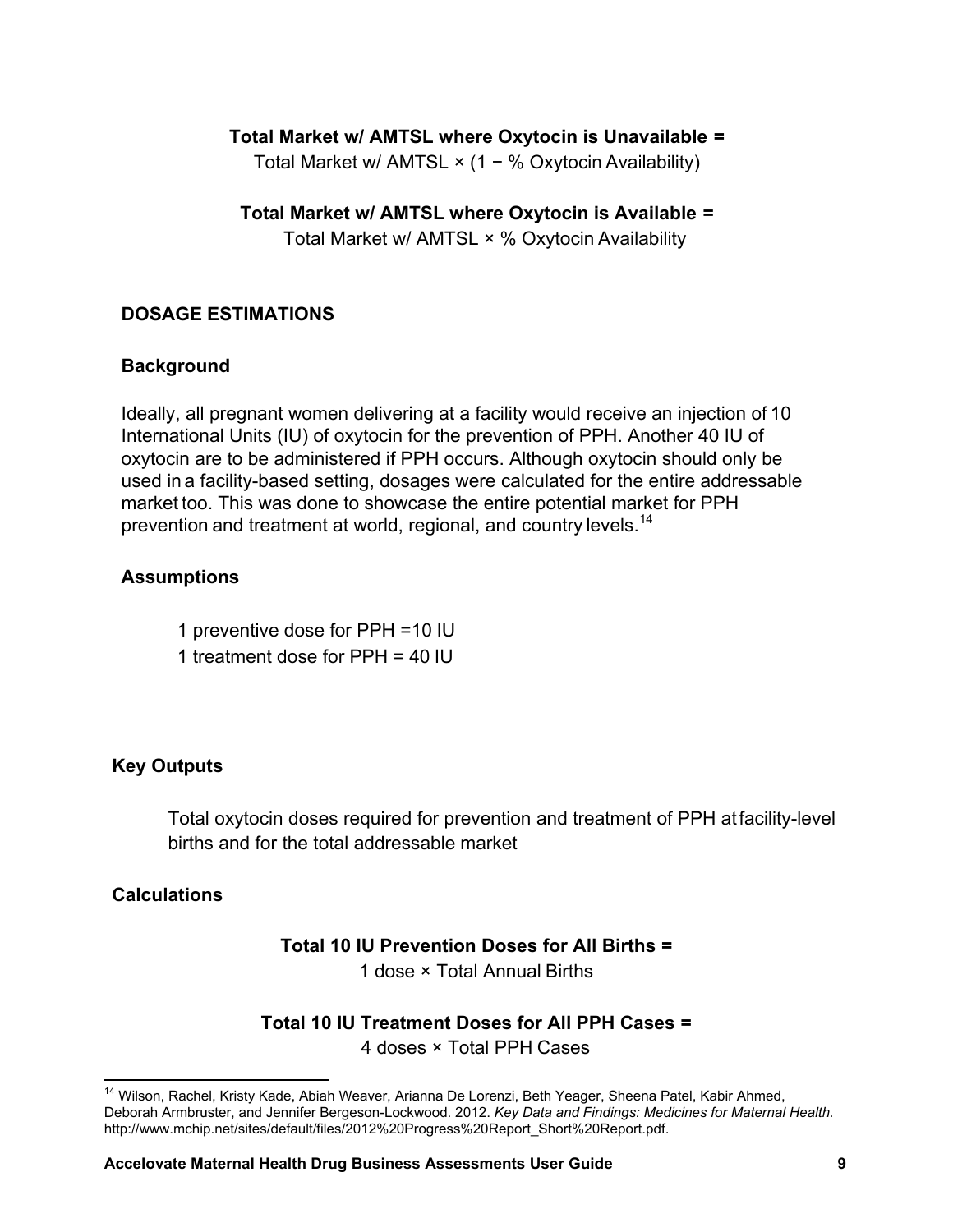### **Total 10 IU Doses for All Births =**

Total 10 IU Prevention Doses for All Births + Total 10 IU Treatment Doses for All PPH Cases

**Total 10 IU Prevention Doses for All Facility-Based Births =**

1 dose × Total Facility-Based Births

**Total 10 IU Treatment Doses for All Facility-Based PPH Cases =**

4 doses × Total Facility-Based PPH Cases

### **Total 10 IU Doses for All Facility-Based Births =**

Total 10 IU Prevention Doses for All Facility-Based Births + Total 10 IU Treatment Doses for All Facility-Based PPH Cases

### **DOSAGE ESTIMATIONS FOR VARIOUS OXYTOCIN CONDITIONS**

#### **Background**

Oxytocin can also be indicated for other obstetric uses, such as induction and augmentation of labor, in addition to the prevention and treatment of PPH. To quantify these dosages, we assume that oxytocin is used only by skilled providers in facilitybased deliveries.<sup>15</sup>

### **Assumptions**

Induction rate PPH prevention rate Treatment rate of PPH after receiving oxytocin for prevention Augmentation rate Treatment rate of PPH after receiving misoprostol for prevention

### **Key Output**

Total 10 IU doses of oxytocin required for all conditions, in facility-based births and in the total addressable market

### **Calculations**

**<sup>.</sup>** 15 Malik, Maheen, and Beth Yeager. 2014*. Estimation of Unmet Medical Need for Essential Maternal Health Medicines.* Arlington, VA: Management Sciences for Health.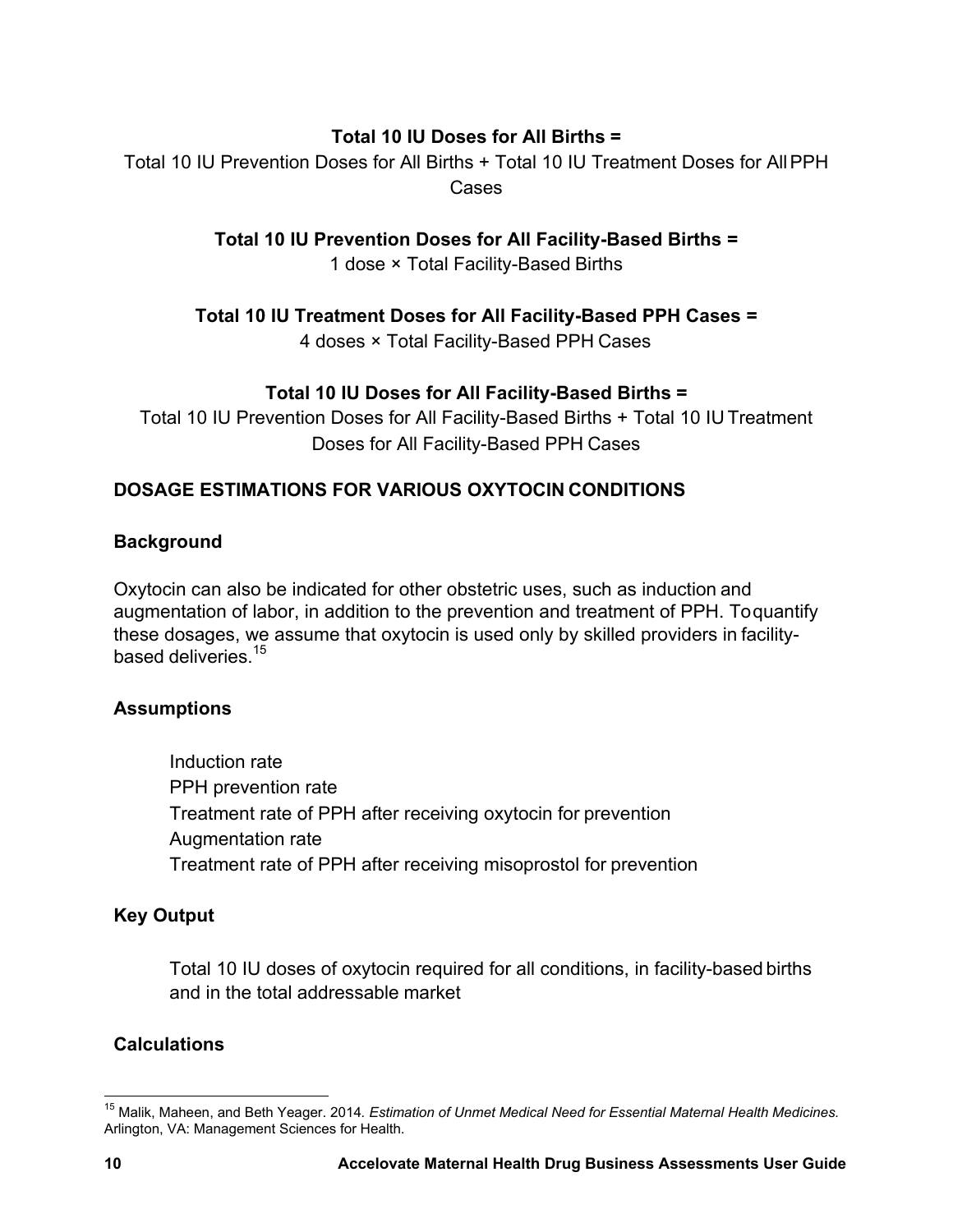#### **Oxytocin Required for Induction at Facilities =**

Total Facility-Based Births × 10% of Induced Births × 0.5 dose

#### **Oxytocin Required for Prevention of PPH at Facilities =**

Total Facility-Based Births × 100% Prevention of PPH Births × 1 dose

### **Oxytocin Required for Treatment of PPH After Receiving Oxytocin for Prevention at Facilities =**

Total Facility-Based Births × 2.85% Treatment of PPH after Receiving Oxytocin for Prevention × 4 doses

#### **Oxytocin Required for Augmentation of Labor at Facilities =**

Total Facility-Based Births × 20% Augmented Births × 1 dose

### **Oxytocin Required for Treatment of PPH After Receiving Misoprostol for Prevention at Facilities =**

Total Facility-Based Births × 6% Treatment of PPH after Receiving Misoprostol for Prevention × 4 doses

#### **COST ESTIMATIONS**

#### **Background**

Oxytocin costs between \$0.15 and \$0.20 per 10 IU dose.<sup>16</sup> Therefore, a full prevention dose would cost \$0.15 and \$0.20 and a full treatment dose would cost between \$0.60 and \$0.80.

#### **Assumptions**

Higher cost of 1 dose (10 IU) of oxytocin =  $$0.20^{17}$ Lower cost of 1 dose (10 IU) of oxytocin  $= $0.15$ 

#### **Key Outputs**

<sup>&</sup>lt;sup>16</sup> Price estimates were gathered from international partners including UNICEF, UNFPA, and IDA Foundation, as well as from the UN Commodities Commission. For more information, please see "International Drug Price Indicator Guide," 2013, MSH.

 $17$  Price estimates were gathered from international partners including UNICEF, UNFPA, and IDA Foundation, as well as from the UN Commodities Commission. For more information, please see "International Drug Price Indicator Guide," 2013, MSH.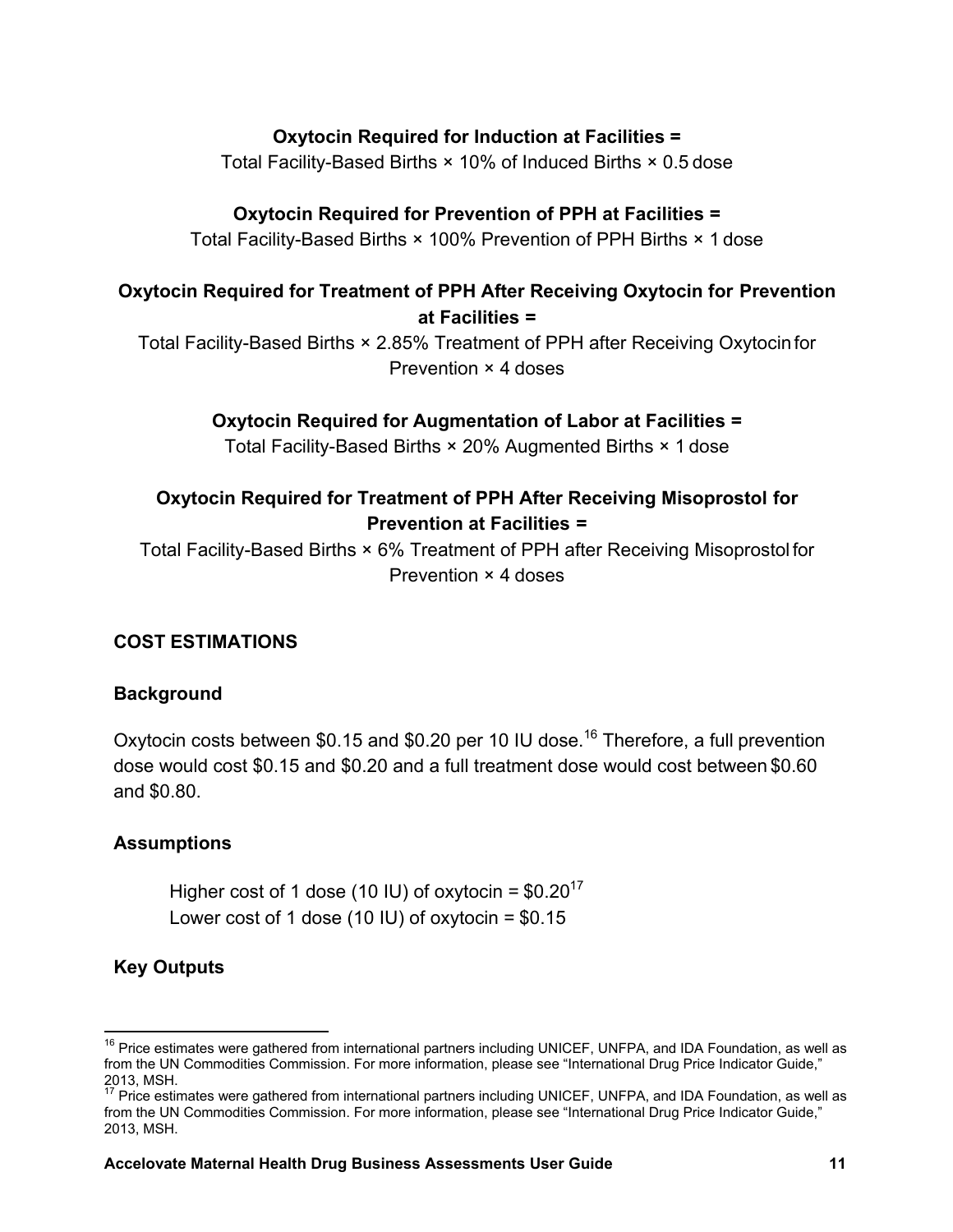High and low total cost estimates of oxytocin required for various conditions, in facility-based settings and in the total addressable market Cost differentials were determined by subtracting the lower cost estimates from the higher cost estimates

#### **Calculations**

#### **Total Induction Costs for All Births =**

Total 5 IU Induction Doses for All Births × High Cost of 5 IU of Oxytocin OR Total 5 IU Induction Doses for All Births × Low Cost of 5 IU of Oxytocin

#### **Total Prevention Costs for All Births =**

Total 10 IU Prevention Doses for All Births × High Cost of 10 IU of Oxytocin OR Total 10 IU Prevention Doses for All Births × Low Cost of 10 IU of Oxytocin

### **Total Treatment Costs (After Oxytocin for Prevention) for All Births =**

Total 40 IU Treatment Doses for All Births × High Cost of 40 IU of Oxytocin OR

Total 40 IU Treatment Doses for All Births × Low Cost of 40 IU of Oxytocin

### **Total Augmentation of Labor Costs for All Births =**

Total 10 IU Augmentation Doses for All Births × High Cost of 10 IU of Oxytocin OR Total 10 IU Augmentation Doses for All Births × Low Cost of 10 IU of Oxytocin

**Total Treatment Costs (After Misoprostol for Prevention) for All Births =**  Total 40 IU Treatment Doses for All Births × High Cost of 40 IU of Oxytocin OR

Total 40 IU Treatment Doses for All Births × Low Cost of 40 IU of Oxytocin

### **MISOPROSTOL**

#### **MARKET ESTIMATION**

#### **Assumptions**

Misoprostol is the secondary drug for the prevention and treatment of PPH. When oxytocin is unavailable in a facility setting, misoprostol is then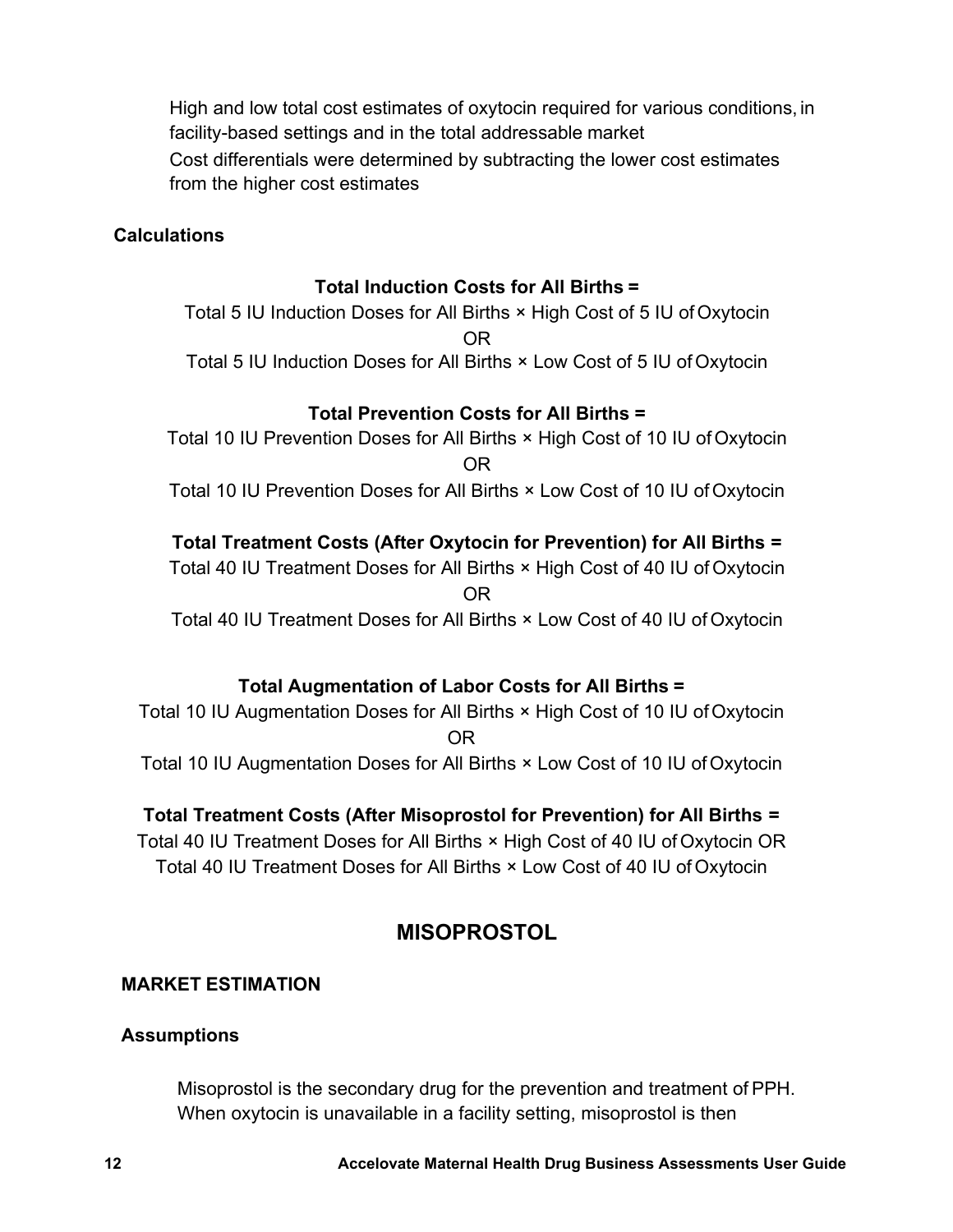indicated.

The ideal usage scenario for misoprostol is at community-based births or in the absence of a skilled provider.

It is not known how regularly misoprostol is available in community-based settings. The authors found no literature indicating – for community-based births in low-settings – the percentages that have access to misoprostol. Thus we have assumed in an ideal market: all community-based births receiving misoprostol for both prevention and treatment.

There is a 6% likelihood a woman will develop PPH after receiving misoprostol for prevention.<sup>18</sup> This percentage of women should be taken to a healthcare

facility to receive oxytocin as the primary treatment drug. In an ideal market, misoprostol is only a preventive drug. However, for our analysis, we have assumed 4% likelihood a woman will develop PPH after receiving misoprostol for prevention and be unable to reach oxytocin at a facility, thus requiring a treatment dose of misoprostol.

The regular availability of misoprostol in a facility-based setting was found to be 27%. Although this indicator was used to determine drug availability in a facility- based setting, we chose not assume it is the same in communitybased births. This is due to the extreme variability we encountered in community settings.

Although misoprostol can be administered for abortion and miscarriage, we only quantified the market for PPH-specific cases.

| Variable                                          | <b>Description</b>                                                                                                                                                               | <b>Notes</b>                                                                                                                                                                            |
|---------------------------------------------------|----------------------------------------------------------------------------------------------------------------------------------------------------------------------------------|-----------------------------------------------------------------------------------------------------------------------------------------------------------------------------------------|
| <b>Total Addressable Market</b>                   | Total number of annual births                                                                                                                                                    | This group represents all women<br>who give birth annually. <sup>19</sup>                                                                                                               |
| <b>Total Market w/ AMTSL</b><br>for oxytocin only | Total number of pregnant<br>women who receive AMTSL<br>but do not receive misoprostol<br>due to low availability. If<br>oxytocin is also unavailable,<br>this group will have no | 65% (world), 50% (SSA), and 50%<br>(SEA) of births are attended to by<br>a skilled provider. <sup>20</sup><br>Misoprostol is regularly available<br>in facilities 27% of the time. $21$ |
| Total Market w/ AMTSL                             | uterotonic.<br>Total number of pregnant<br>women who receive AMTSL                                                                                                               |                                                                                                                                                                                         |

| <b>Table 3. Summary of Variables: Misoprostol</b> |  |  |
|---------------------------------------------------|--|--|
|---------------------------------------------------|--|--|

 $\overline{a}$ 18 Malik, Maheen, and Beth Yeager. 2014*. Estimation of Unmet Medical Need for Essential Maternal Health Medicines.* Arlington, VA: Management Sciences for Health.

<sup>&</sup>lt;sup>19</sup> "World Population Data Sheet," 2013, Population Reference Bureau. http://www.prb.org/pdf13/2013-population-datasheet\_eng.pdf.<br><sup>20</sup> World Bank. 2014. *World Development Indicators 2014*. Washington, DC: World Bank.

<sup>&</sup>lt;sup>21</sup> Smith. Jeffrey, Sheena Currie, Julia Perri, Julia Bluestone, and Tirza Cannon. 2012. National Programs for the *Prevention and Management of Postpartum Hemorrhage and Pre-Eclampsia/Eclampsia: A Global Survey, 2012*. Washington, DC: MCHIP and USAID.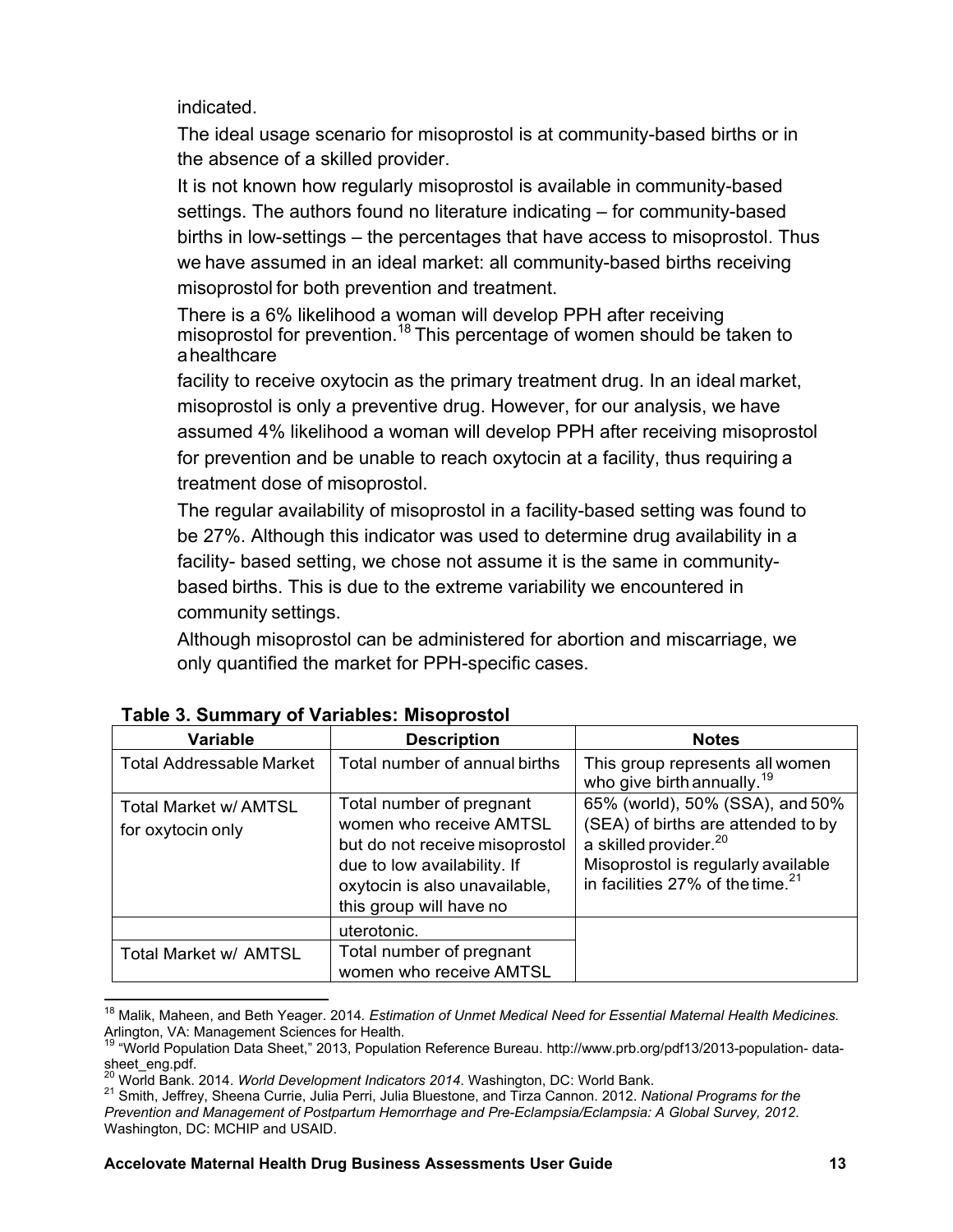| for oxytocin or misoprostol | and where misoprostol is<br>available. If oxytocin is<br>unavailable, this group will<br>use misoprostol as a back-up<br>drug. |                                                                                                            |
|-----------------------------|--------------------------------------------------------------------------------------------------------------------------------|------------------------------------------------------------------------------------------------------------|
| Total Market w/o AMTSL      | Total number of pregnant<br>women who do not receive<br><b>AMTSL</b>                                                           | 65% (world), 50% (SSA), and 50%<br>(SEA) of births are attended to by<br>a skilled provider. <sup>22</sup> |

### **Calculations**

### **Total Addressable Market =**

(Population / 1000) × Births per 1000 persons

### **Total Market w/ AMTSL for Oxytocin Only =**

Total Addressable Market × % Facility Based Births × (1 − % Misoprostol Facility Availability)

### **Total Market w/ AMTSL for Oxytocin or Misoprostol =**

Total Addressable Market × % Facility Based Births × % Misoprostol Facility Availability

### **Total Market w/o AMTSL =**

Total Addressable Market × (1 − % Facility Based Births)

### **DOSAGE ESTIMATIONS**

### **Background**

All women delivering in a community-based setting should receive a prevention dose of misoprostol for PPH prevention. This dose is equivalent to three 200 μg (microgram) tablets of misoprostol, totaling 600  $\mu$ g.<sup>23</sup>

Misoprostol is regularly available in a facility 27% of the time.<sup>24</sup> It is important to account for these doses of misoprostol because when oxytocin is unavailable in a facility, misoprostol can be an effective alternative for the prevention of PPH.

<sup>23</sup> Wilson, Rachel, Kristy Kade, Abiah Weaver, Arianna De Lorenzi, Beth Yeager, Sheena Patel, Kabir Ahmed, Deborah Armbruster, and Jennifer Bergeson-Lockwood. 2012. *Key Data and Findings: Medicines for Maternal Health*.

<sup>&</sup>lt;sup>22</sup> World Bank. 2014. World Development Indicators 2014. Washington, DC: World Bank.

<sup>&</sup>lt;sup>24</sup> Smith, Jeffrey, Sheena Currie, Julia Perri, Julia Bluestone, and Tirza Cannon. 2012. National Programs for the *Prevention and Management of Postpartum Hemorrhage and Pre-Eclampsia/Eclampsia: A Global Survey, 2012*. Washington, DC: MCHIP and USAID.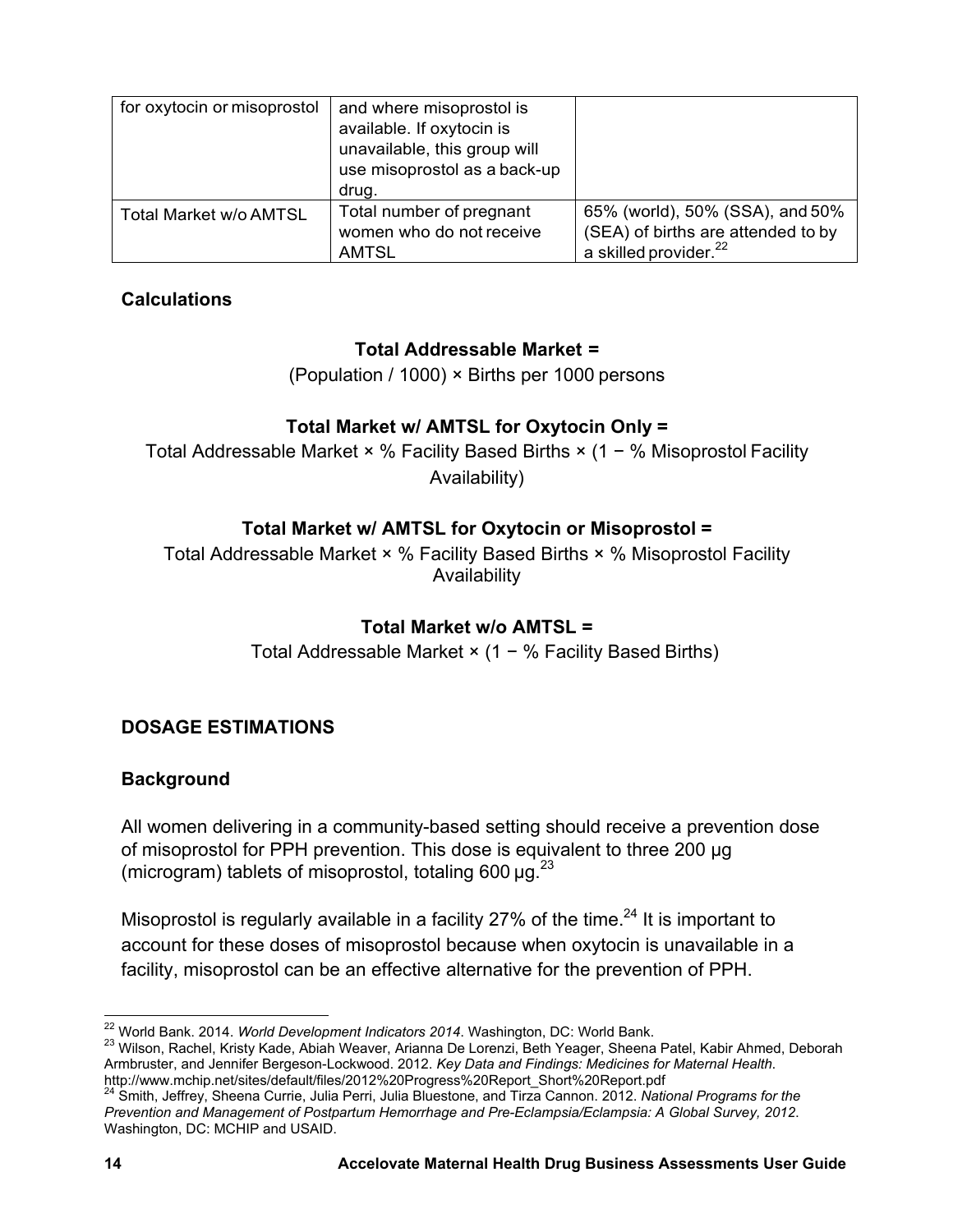Therefore, a secondary preventive market including all community-based births and a percentage of facility-based births is a more realistic representation of the total misoprostol required at delivery.

### **Assumption**

1 dose =  $200 \mu g$ Total prevention dose = 3 doses of 200  $\mu$ g = 600  $\mu$ g

### **Calculations**

**Total 200** μ**g Prevention Doses for All Community-Based Births =** 3 doses × Total Addressable Market x (1 - % Facility Births)

#### **Community-Based Births and Partial Facility-Based Births**

# **Total 200** μ**g Prevention Doses for All Community and Partial Facility-Based Births =**

3 doses × (Total Community-Based Births + Total Facility-Based Births × 27%)

### **COST ESTIMATIONS**

### **Background**

The lower cost of 1 dose (200  $\mu$  g) of misoprostol is \$0.15.<sup>25</sup> The upper cost of 1 dose (200  $\mu$  g) of misoprostol is \$0.48.<sup>26</sup> Total cost estimates were determined by multiplying total dosage amounts by cost per 200  $\mu$ g of misoprostol.<sup>27</sup> Cost differentials were determined by subtracting the lower cost estimates from the higher cost estimates.

### **Calculations**

### **Total Prevention Costs for All Community-Based Births =**

Total 200  $\mu$  g Prevention Doses for All Community-Based Births  $\times$  Average Cost of 200

<sup>&</sup>lt;sup>25</sup> Price estimates were gathered from international partners including UNICEF, UNFPA, and IDA Foundation, as well as from the UN Commodities Commission. For more information, please see "International Drug Price Indicator Guide," 2013, MSH.

<sup>&</sup>lt;sup>26</sup> Price estimates were gathered from international partners including UNICEF, UNFPA, and IDA Foundation, as well as from the UN Commodities Commission. For more information, please see "International Drug Price Indicator Guide," 2013, MSH.

<sup>27</sup> Wilson, Rachel, Kristy Kade, Abiah Weaver, Arianna De Lorenzi, Beth Yeager, Sheena Patel, Kabir Ahmed, Deborah Armbruster, and Jennifer Bergeson-Lockwood. 2012. *Key Data and Findings: Medicines for Maternal Health*. http://www.mchip.net/sites/default/files/2012%20Progress%20Report\_Short%20Report.pdf